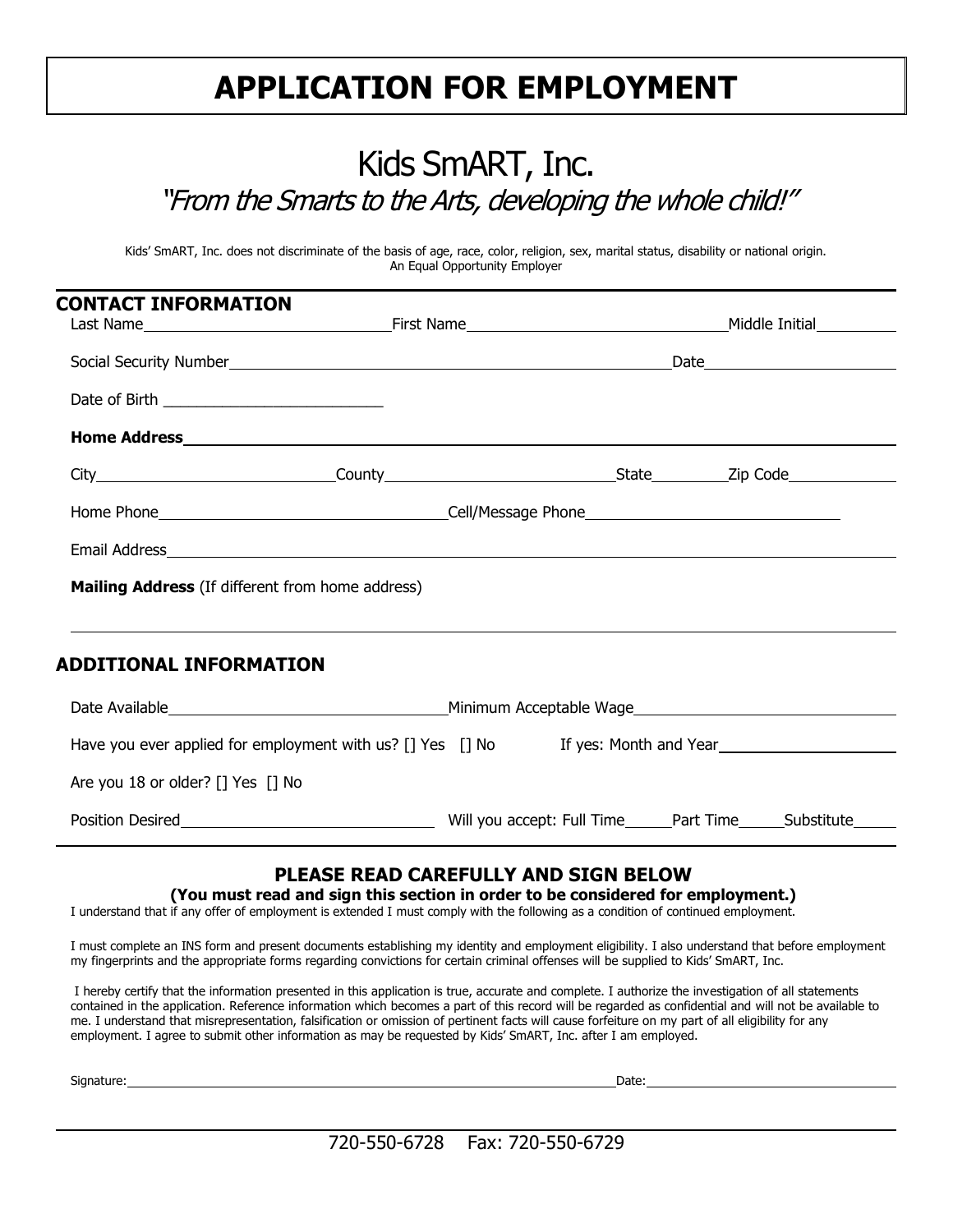### **SKILLS**

| П<br>H<br>□<br>П                                                                                                                                                                                    | Administrative/Billing<br><b>CPR</b><br>First Aid<br><b>BloodBorne Pathogens</b><br><b>Medication Administration</b> | П<br>П<br>П.<br>$\Box$ | Data Entry<br>Sign language<br>Computer (PC) (Mac/Apple)<br>Typing ______ WPM |  |
|-----------------------------------------------------------------------------------------------------------------------------------------------------------------------------------------------------|----------------------------------------------------------------------------------------------------------------------|------------------------|-------------------------------------------------------------------------------|--|
|                                                                                                                                                                                                     | ,我们也不会有什么?""我们的人,我们也不会有什么?""我们的人,我们也不会有什么?""我们的人,我们也不会有什么?""我们的人,我们也不会有什么?""我们的人                                     |                        |                                                                               |  |
|                                                                                                                                                                                                     |                                                                                                                      |                        |                                                                               |  |
|                                                                                                                                                                                                     | Can you speak any languages other that English?                                                                      |                        |                                                                               |  |
|                                                                                                                                                                                                     |                                                                                                                      |                        |                                                                               |  |
|                                                                                                                                                                                                     |                                                                                                                      |                        |                                                                               |  |
|                                                                                                                                                                                                     |                                                                                                                      |                        |                                                                               |  |
| Licenses, Certificates, Professional Affiliations relative to the type of work for which you are applying                                                                                           |                                                                                                                      |                        |                                                                               |  |
| ECE Certification? Level__________<br><u> 1989 - Johann Stoff, deutscher Stoff, der Stoff, der Stoff, der Stoff, der Stoff, der Stoff, der Stoff, der S</u><br>Is this verified on Colorado Shines? |                                                                                                                      |                        |                                                                               |  |

### **EDUCATION**

Have you completed high school/GED? [] YES [] NO

List all schools attended beyond high school/GED such as college, business school, trade school. Please list in chronological order, beginning with the most recent.

| <b>Name of School</b> | Dates Attended | <b>Major/Minor</b> | <b>Degree Earned</b> |
|-----------------------|----------------|--------------------|----------------------|
|                       |                |                    |                      |
|                       |                |                    |                      |
|                       |                |                    |                      |
|                       |                |                    |                      |
|                       |                |                    |                      |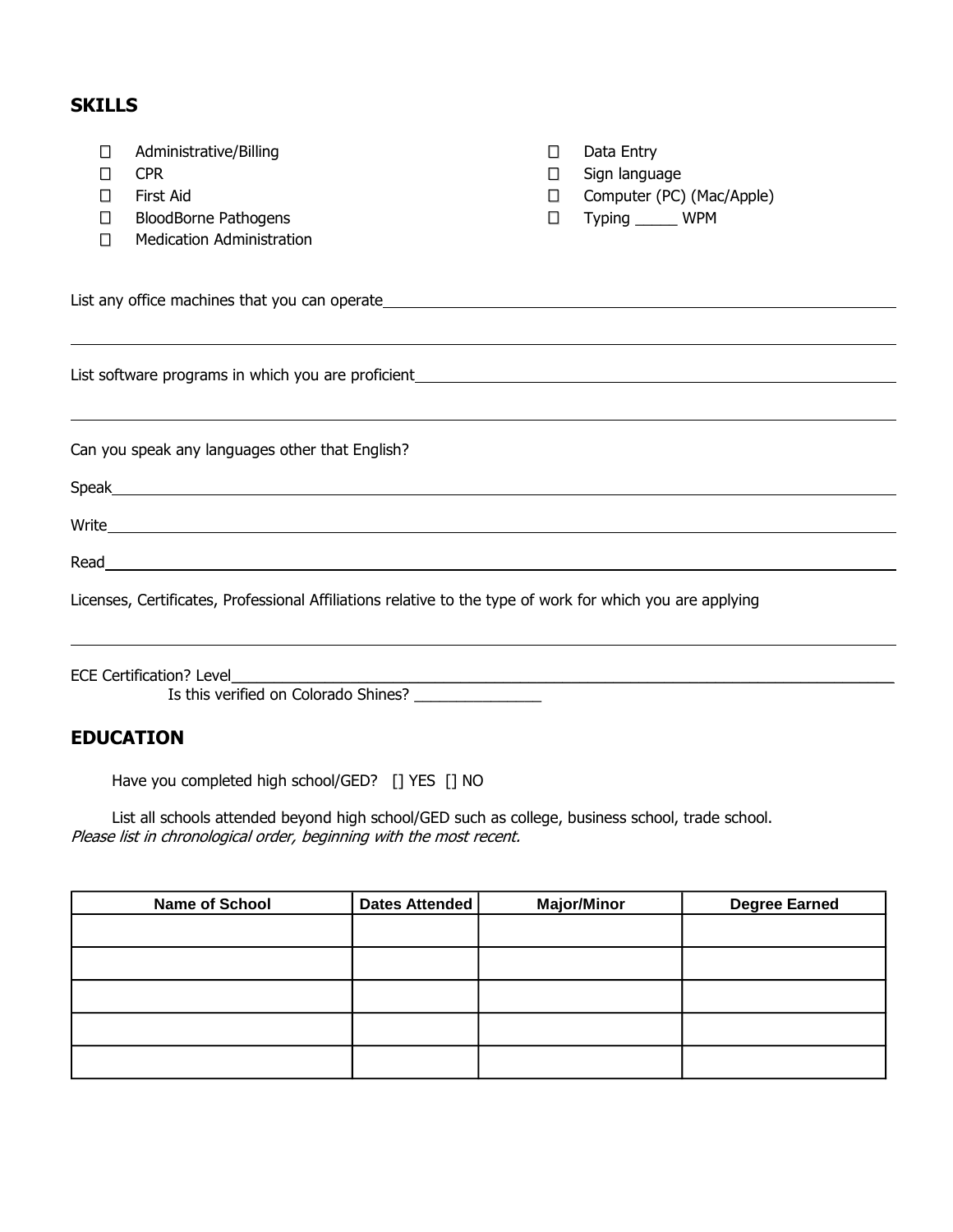## **APPLICATION FOR EMPLOYMENT**

| WORK EXPERIENCE<br>May we contact your current employer?<br>List your most recent employment first. | [] YES [] NO |                                                                                                                                                                                                    |
|-----------------------------------------------------------------------------------------------------|--------------|----------------------------------------------------------------------------------------------------------------------------------------------------------------------------------------------------|
|                                                                                                     |              |                                                                                                                                                                                                    |
|                                                                                                     |              |                                                                                                                                                                                                    |
|                                                                                                     |              | Dates of employment: (Month and Year) From __________________________Hours per Week__________________________                                                                                      |
|                                                                                                     |              |                                                                                                                                                                                                    |
|                                                                                                     |              |                                                                                                                                                                                                    |
|                                                                                                     |              |                                                                                                                                                                                                    |
|                                                                                                     |              | Reason for leaving example and the contract of the contract of the contract of the contract of the contract of                                                                                     |
|                                                                                                     |              |                                                                                                                                                                                                    |
|                                                                                                     |              |                                                                                                                                                                                                    |
|                                                                                                     |              | Dates of employment: (Month and Year) From ___________________________Hours per Week__________________________                                                                                     |
|                                                                                                     |              |                                                                                                                                                                                                    |
|                                                                                                     |              |                                                                                                                                                                                                    |
|                                                                                                     |              |                                                                                                                                                                                                    |
|                                                                                                     |              | ,我们也不会有什么。""我们的人,我们也不会有什么?""我们的人,我们也不会有什么?""我们的人,我们也不会有什么?""我们的人,我们也不会有什么?""我们的人<br>Reason for leaving example and the contract of the contract of the contract of the contract of the contract of |
| Employer_                                                                                           |              | Work Phone<br><u> 1980 - Johann Barn, mars an t-Amerikaansk komponister (</u>                                                                                                                      |
|                                                                                                     |              |                                                                                                                                                                                                    |
|                                                                                                     |              | Dates of employment: (Month and Year) From __________________________Hours per Week__________________________                                                                                      |
|                                                                                                     |              |                                                                                                                                                                                                    |
|                                                                                                     |              |                                                                                                                                                                                                    |
|                                                                                                     |              |                                                                                                                                                                                                    |
|                                                                                                     |              |                                                                                                                                                                                                    |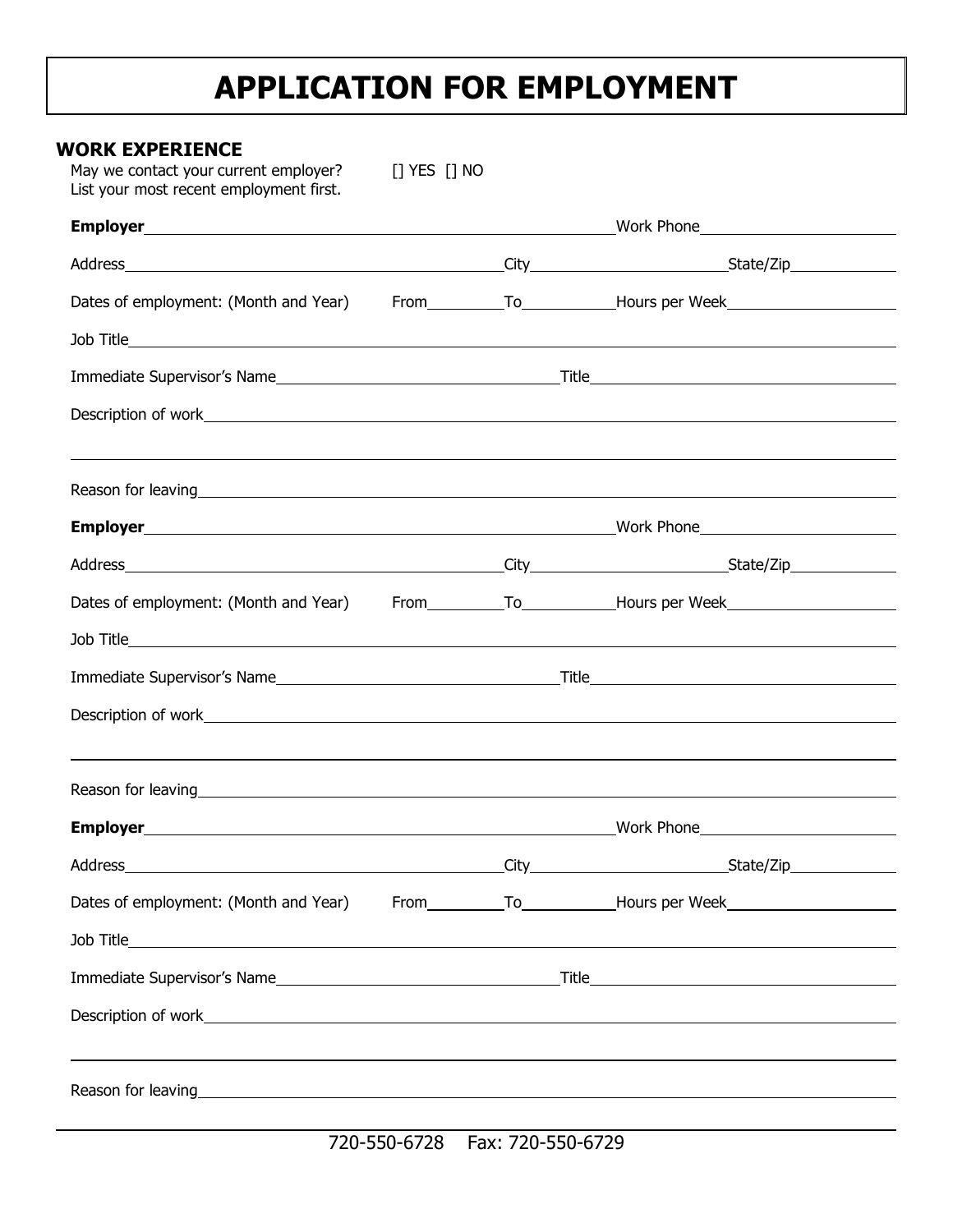|        |                                                                                                                       | Name <u> University of the University of Title</u> Title |
|--------|-----------------------------------------------------------------------------------------------------------------------|----------------------------------------------------------|
|        |                                                                                                                       |                                                          |
|        |                                                                                                                       |                                                          |
|        |                                                                                                                       |                                                          |
|        |                                                                                                                       |                                                          |
|        |                                                                                                                       |                                                          |
|        |                                                                                                                       |                                                          |
|        |                                                                                                                       |                                                          |
|        |                                                                                                                       |                                                          |
|        |                                                                                                                       |                                                          |
|        |                                                                                                                       |                                                          |
|        |                                                                                                                       |                                                          |
|        |                                                                                                                       |                                                          |
| E-Mail | <u> 1989 - Johann Barn, mars ann an t-Amhain Aonaichte ann an t-Aonaichte ann an t-Aonaichte ann an t-Aonaichte a</u> |                                                          |

**PROFESSIONAL REFERENCES** (You MUST provide three (3) references who are not relatives or friends.)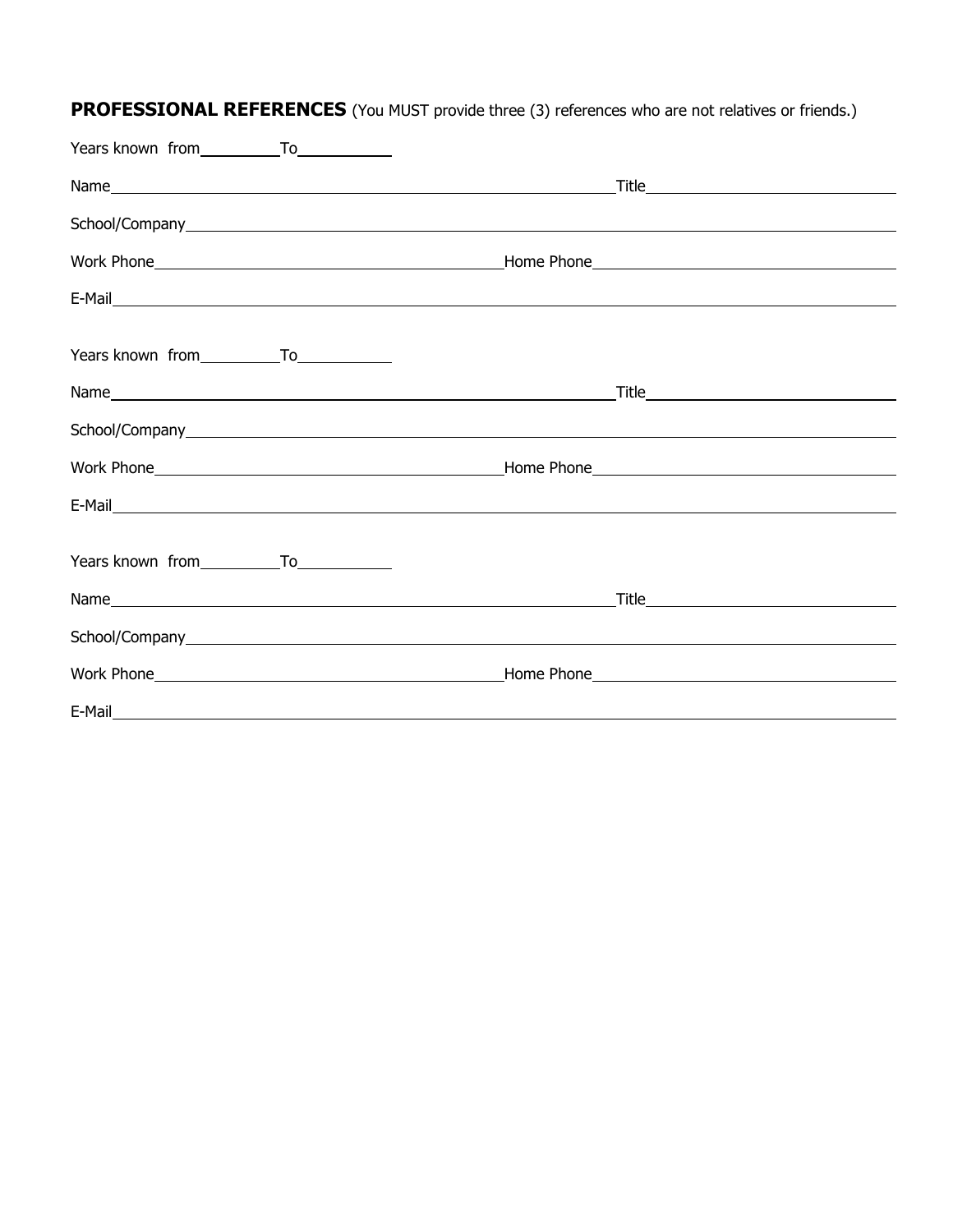## **APPLICATION FOR EMPLOYMENT**

#### **APPLICANT TESTIMONY**

Because of the tremendous responsibility Kids' SmART, Inc. has to its children and community, the following information is needed from all applicants regarding convictions.\* A record of conviction does not prohibit employment. However, failure to complete this form accurately may mean disqualification from consideration for employment or may be cause for consideration for dismissal if employed. **Carefully read and answer each question.**

Have you ever been convicted of a sex or drug related offense?

Have you ever been convicted of a felony?

\*Conviction means the final judgment on a verdict or a finding of guilty, a plea of guilty, or a plea of nolo contender, in any state or federal court of competent jurisdiction in a criminal case, regardless of whether an appeal is pending or could be taken. Conviction does not include a final judgment which has been expunged by pardon, reversed, set aside, or otherwise rendered invalid.

#### **If any of the questions above are answered "Yes" please fill in the information below.**

#### **CONVICTION INFORMATION**

|  | $\text{Date}(s) \qquad \qquad \text{Date}(s)$ |
|--|-----------------------------------------------|
|  |                                               |
|  |                                               |
|  | $Date(s)$ and $Time(s)$                       |
|  |                                               |
|  |                                               |
|  | $Date(s)$ and $true(1)$                       |
|  |                                               |
|  |                                               |